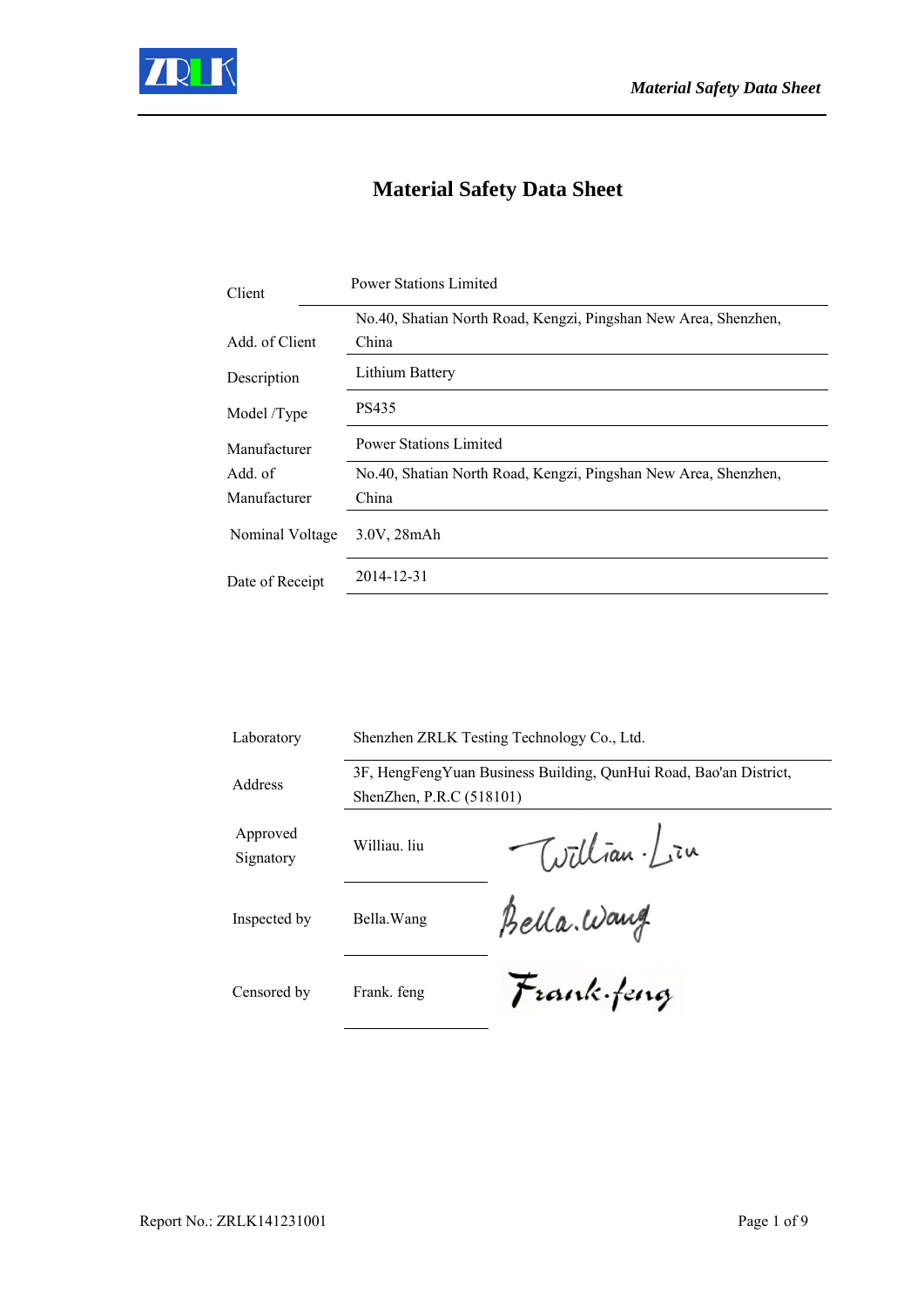

## **Section 1- Chemical Product and Company Identification**

#### **1. Chemical Product Identification**

Product name: Lithium Battery

Model: PS435

#### **2. Company Identification**

Manufacturer /Supplier Name: Power Stations Limited Address: No.40, Shatian North Road, Kengzi, Pingshan New Area, Shenzhen, China Telephone number of the supplier:0086-0755-28536909 Emergency Telephone No.(24h): :0086-0755-28536909 e-mail address: master@pspower.net This MSDS was prepared by Shenzhen ZRLK Testing Technology Co., Ltd.

Referenced documents: ISO 11014:2009 Safety data sheet for chemical products;

## **Section 2 – Hazards Identification**

| Preparation                      | When the battery is In extreme pressure deformation, high-temperature environment,                                                                                                                                                                                                                                                                                                                                                                                                                                                                                                                                   |  |  |
|----------------------------------|----------------------------------------------------------------------------------------------------------------------------------------------------------------------------------------------------------------------------------------------------------------------------------------------------------------------------------------------------------------------------------------------------------------------------------------------------------------------------------------------------------------------------------------------------------------------------------------------------------------------|--|--|
| hazards and<br>classification    | overload, short-circuit condition, or disassemble the battery, an explosion of fire and                                                                                                                                                                                                                                                                                                                                                                                                                                                                                                                              |  |  |
|                                  | chemical burn hazards may occur.                                                                                                                                                                                                                                                                                                                                                                                                                                                                                                                                                                                     |  |  |
| Apperance,<br>Color, and<br>Odor | Solid object with no odor, no color.                                                                                                                                                                                                                                                                                                                                                                                                                                                                                                                                                                                 |  |  |
| Primary                          | These chemicals are contained in a sealed stainless steel enclosure. Risk of exposure                                                                                                                                                                                                                                                                                                                                                                                                                                                                                                                                |  |  |
| Route $(s)$ of                   | occurs only if the cell is mechanically, thermally or electrically abused to the point of                                                                                                                                                                                                                                                                                                                                                                                                                                                                                                                            |  |  |
| Exposure                         | compromising the enclosure. If this occurs, exposure to the electrolyte solution contained                                                                                                                                                                                                                                                                                                                                                                                                                                                                                                                           |  |  |
|                                  | within can occur by Inhalation, Ingestion, Eye contact and Skin contact                                                                                                                                                                                                                                                                                                                                                                                                                                                                                                                                              |  |  |
| Potential                        | <b>ACUTE</b> (short term): see Section 8 for exposure controls In the event that this battery                                                                                                                                                                                                                                                                                                                                                                                                                                                                                                                        |  |  |
| Health Effects:                  | has been ruptured, the electrolyte solution contained within the battery would be corrosive                                                                                                                                                                                                                                                                                                                                                                                                                                                                                                                          |  |  |
|                                  | and can cause burns.                                                                                                                                                                                                                                                                                                                                                                                                                                                                                                                                                                                                 |  |  |
|                                  | <b>Inhalation:</b> A battery volatilizes no gas unless it was damaged. Damaged battery will                                                                                                                                                                                                                                                                                                                                                                                                                                                                                                                          |  |  |
|                                  | volatilize little gas that may stimulate the respiratory tract or cause an anaphylaxis in                                                                                                                                                                                                                                                                                                                                                                                                                                                                                                                            |  |  |
|                                  | serious condition.                                                                                                                                                                                                                                                                                                                                                                                                                                                                                                                                                                                                   |  |  |
|                                  | <b>Ingestion:</b> Swallowing battery will be Damaged to the respiratory tract and Cause<br>chemical burns to the stomach; in serious conditions it will cause Permanent damage.<br>Skin: In normal condition, Contact between the battery and skin will not cause any harms.<br>Contact with a damaged battery may cause skin allergies or chemical burns.<br>Eye: in normal condition, Contact between the battery and eyes will not cause any harms.<br>However, the gas Volatilize from a damaged battery may be harmful to eyes.<br><b>CHRONIC</b> (long term): see Section 11 for additional toxicological data |  |  |
| Medical                          | Not applicable                                                                                                                                                                                                                                                                                                                                                                                                                                                                                                                                                                                                       |  |  |
| Conditions                       |                                                                                                                                                                                                                                                                                                                                                                                                                                                                                                                                                                                                                      |  |  |
| Aggravated by                    |                                                                                                                                                                                                                                                                                                                                                                                                                                                                                                                                                                                                                      |  |  |
| Exposure                         |                                                                                                                                                                                                                                                                                                                                                                                                                                                                                                                                                                                                                      |  |  |
| Reported as<br>carcinogen        | Not applicable                                                                                                                                                                                                                                                                                                                                                                                                                                                                                                                                                                                                       |  |  |
|                                  |                                                                                                                                                                                                                                                                                                                                                                                                                                                                                                                                                                                                                      |  |  |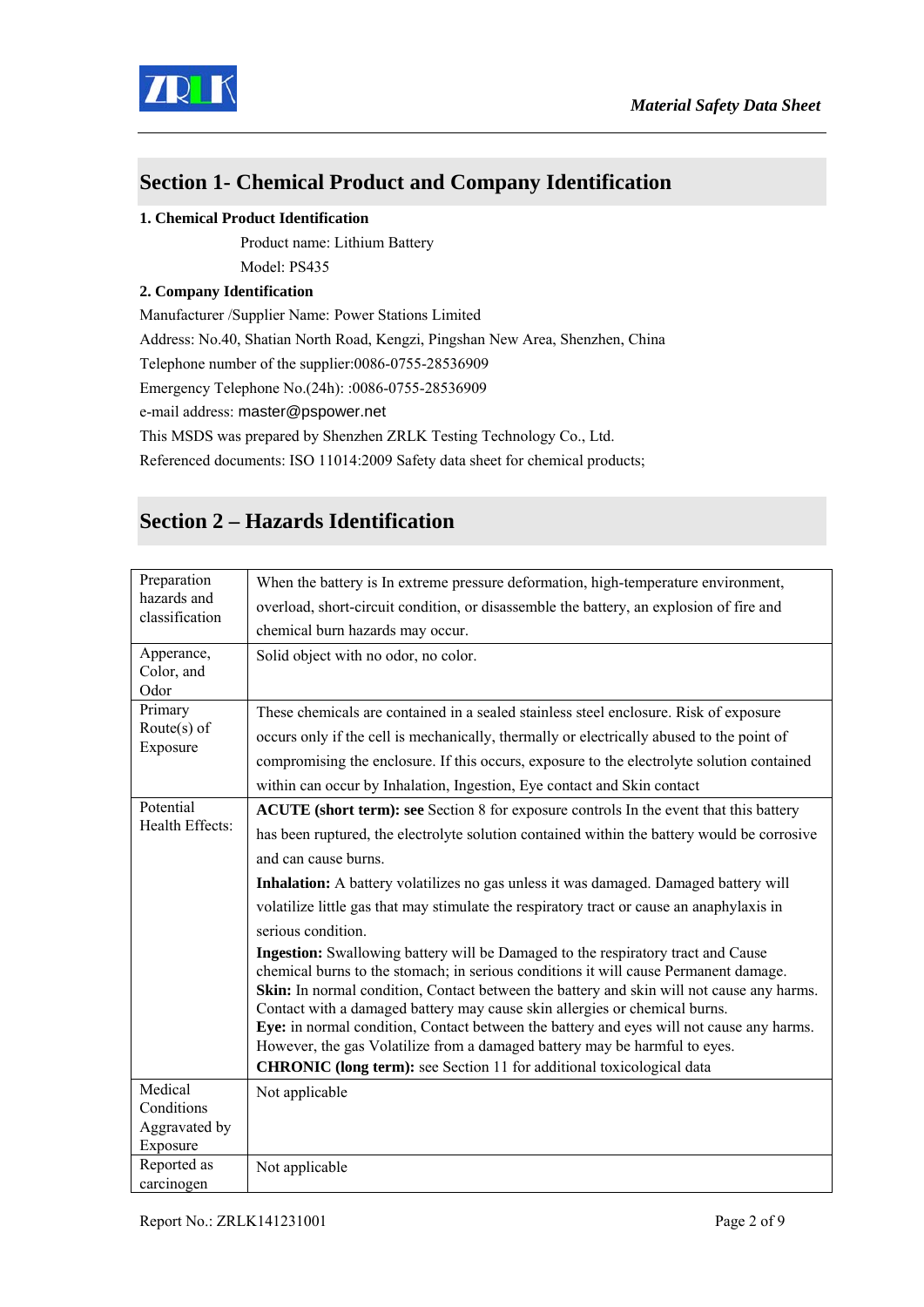

## **Section 3 – Composition/Information on Ingredients**

Lithium Battery is a mixture.

| Hazardous Ingredients<br>(Chemical Name)                                     | Concentration or concentration<br>ranges $(\% )$ | <b>CAS</b> Number |
|------------------------------------------------------------------------------|--------------------------------------------------|-------------------|
| Aluminum                                                                     | 30.38                                            | 7429-90-5         |
| 1,3-Butadiene, 2-methyl-, polymer<br>with 2-methyl-1-propene,<br>chlorinated | 6.05                                             | 68081-82-3        |
| Stainless steel                                                              | 28.47                                            | 12597-68-1        |
| Manganese                                                                    | 26.6                                             | 7439-96-5         |
| Lithium                                                                      | 1.53                                             | 7439-93-2         |
| Perchloric acid, lithium salt                                                | 1                                                | 7791-03-9         |
| Polypropylene                                                                | 1.43                                             | $9003 - 07 - 0$   |
| Graphite                                                                     | 3.61                                             | 7782-42-5         |
| Carbon black                                                                 | 1                                                | 1333-86-4         |

Note: CAS number is Chemical Abstract Service Registry Number.

N/A=Not apply.

(\*)Main ingredients: Lithium hexafluorophosphate, organic carbonates

# **Section 4 – First-aid Measures**

| <b>Inhalation</b>   | If contents of an opened battery are inhaled, remove source of contamination or move           |  |  |
|---------------------|------------------------------------------------------------------------------------------------|--|--|
|                     | victim to fresh air. Obtain medical advice.                                                    |  |  |
| <b>Skin contact</b> | If skin contact with contents of an open battery occurs, as quickly as possible remove         |  |  |
|                     | contaminated clothing, shoes and leather goods. Immediately flush with lukewarm, gently        |  |  |
|                     | flowing water for at least 30 minutes. If irritation or pain persists, seek medical attention. |  |  |
|                     | Completely decontaminate clothing, shoes and leather goods before reuse or discard.            |  |  |
| <b>Eye contact</b>  | If eye contact with contents of an open battery occurs, immediately flush the contaminated     |  |  |
|                     | eye(s) with lukewarm, gently flowing water for at least 30 minutes while holding the           |  |  |
|                     | eyelids open. Neutral saline solution may be used as soon as it is available. If necessary,    |  |  |
|                     | continue flushing during transport to emergency care facility. Take care not to rinse          |  |  |
|                     | contaminated water into the unaffected eye or onto face. Quickly transport victim to an        |  |  |
|                     | emergency care facility.                                                                       |  |  |
| <b>Ingestion</b>    | If ingestion of contents of an open battery occurs, never give anything by mouth if victim     |  |  |
|                     | is rapidly losing consciousness, or is unconscious or convulsing. Have victim rinse mouth      |  |  |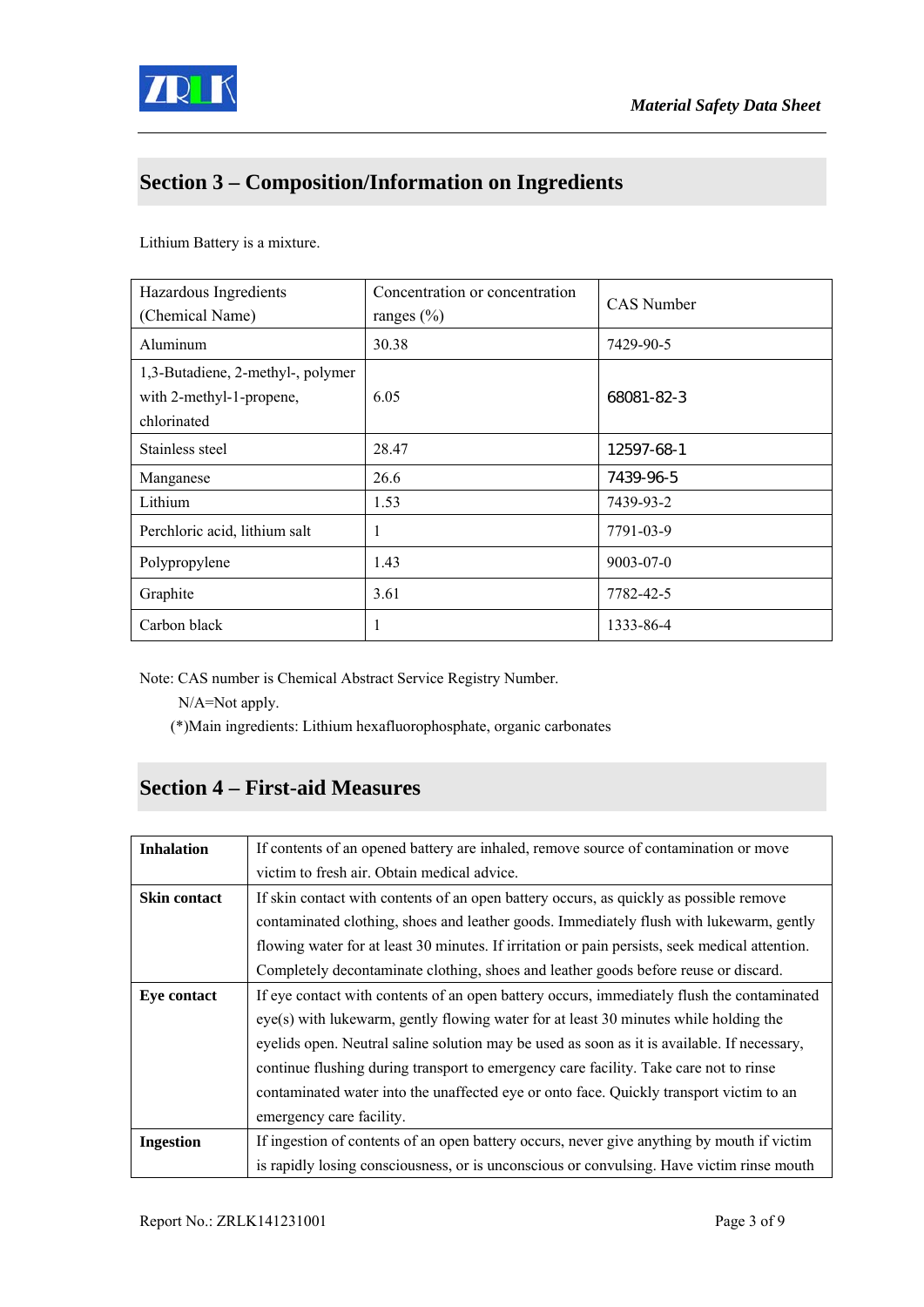

| thoroughly with water. DO NOT INDUCE VOMITING. Have victim drink 60 to 240 mL                |
|----------------------------------------------------------------------------------------------|
| (2-8 oz.) of water. If vomiting occurs naturally, have victim lean forward to reduce risk of |
| aspiration. Have victim rinse mouth with water again. Quickly transport victim to an         |
| emergency care facility.                                                                     |

# **Section 5 – Fire-fighting Measures**

| Flammable                                          | Hazardous Combustion Products: When burned, hazardous products of combustion                |  |  |
|----------------------------------------------------|---------------------------------------------------------------------------------------------|--|--|
| Properties                                         | including fumes of carbon monoxide, carbon dioxide, and fluorine can occur                  |  |  |
|                                                    | Extinguishing Media: Water, carbon dioxide, dry chemical, or foam.                          |  |  |
|                                                    | Basic Fire Fighting Procedures: Wear NIOSH/MSHA approved positive pressure                  |  |  |
|                                                    | self-contained breathing apparatus and protective clothing to prevent contact with skin and |  |  |
|                                                    | eyes.                                                                                       |  |  |
|                                                    | ▶ Unusual Fire & Explosion Hazards: This material does not represent an unusual fire or     |  |  |
|                                                    | explosion hazard.                                                                           |  |  |
|                                                    | Flash Point: Not available                                                                  |  |  |
|                                                    | Automation Temperature: No Data.                                                            |  |  |
|                                                    | Flammability Limits in Air, Lower, % by Volume: 1.4                                         |  |  |
| Flammability Limits in Air, Upper, % by Volume: 11 |                                                                                             |  |  |
| Suitable                                           |                                                                                             |  |  |
| extinguishing                                      | Use extinguishing media suitable for the materials that are burning.                        |  |  |
| Media                                              |                                                                                             |  |  |
| Unsuitable                                         |                                                                                             |  |  |
| extinguishing                                      | Not available                                                                               |  |  |
| Media                                              |                                                                                             |  |  |
| <b>Explosion Data</b>                              | Sensitivity to Mechanical Impact: This may result in rupture in extreme cases Sensitivity   |  |  |
|                                                    | to Static Discharge: Not Applicable                                                         |  |  |
| Specific                                           |                                                                                             |  |  |
| Hazards arising                                    | Fires involving Lithium Battery was controlled with water. When water is used, however,     |  |  |
| from the                                           | hydrogen gas may evolve. In a confined space, hydrogen gas can form an explosive            |  |  |
| chemical                                           | mixture. In this situation, smothering agents are recommended to extinguish the fire        |  |  |
| Protective                                         | As for any fire, evacuate the area and fight the fire from a safe distance. Wear a          |  |  |
| Equipment and                                      | pressure-demand, self-contained breathing apparatus and full protective gear. Fight fire    |  |  |
| precautions for                                    | from a protected location or a safe distance. Use NIOSH/MSHA approved full-face             |  |  |
| firefighters                                       | self-contained breathing apparatus (SCBA) with full protective gear.                        |  |  |
| <b>NFPA</b>                                        | Health: 0 Flammability: 0 Instability: 0                                                    |  |  |

# **Section 6 – Accidental Release Measures**

| Personal Precautions, protective equipment, and | Restrict access to area until completion of clean-up. |
|-------------------------------------------------|-------------------------------------------------------|
| emergency procedures                            | Do not touch the spilled material. Wear adequate      |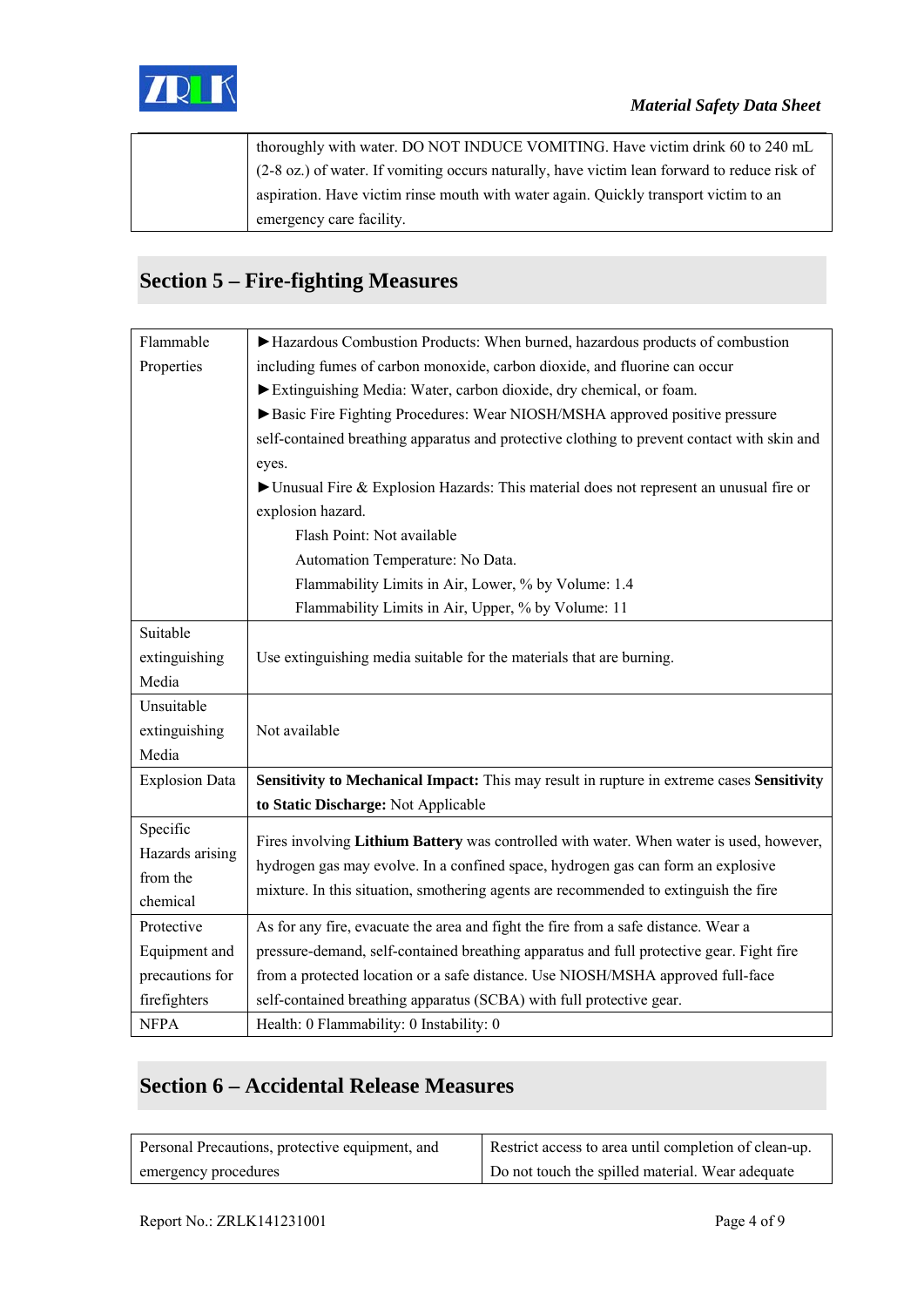

|                                       | personal protective equipment as indicated in Section |
|---------------------------------------|-------------------------------------------------------|
|                                       | 8.                                                    |
| <b>Environmental Precautions</b>      | Prevent material from contaminating soil and from     |
|                                       | entering sewers or waterways.                         |
| Methods and materials for Containment | Stop the leak if safe to do so. Contain the spilled   |
|                                       | liquid with dry sand or earth. Clean up spills        |
|                                       | immediately.                                          |
| Methods and materials for cleaning up | Absorb spilled material with an inert absorbent (dry  |
|                                       | sand or earth). Scoop contaminated absorbent into an  |
|                                       | acceptable waste container. Collect all contaminated  |
|                                       | absorbent and dispose of according to directions in   |
|                                       | Section 13. Scrub the area with detergent and water;  |
|                                       | collect all contaminated wash water for proper        |
|                                       | disposal.                                             |

## **Section 7 – Handling and Storage**

#### ►Handling

Specific safe handling advice: Never throw out cells in a fire or expose to high temperatures. Do not soak cells in water and seawater. Do not expose to strong oxidizers. Do not give a strong mechanical shock or throw down. Never disassemble,

modify or deform. Do not connect the positive terminal to the negative terminal with electrically conductive material.

►Storage conditions (suitable, to be avoided): Do not place the battery cell near heating equipment, nor expose to direct sunlight for long periods. Elevated temperatures can result in shortened battery cell life and degrade performance.

Store in cool place (temperature: -20-45C, humidity: 45-75%).

Incompatible products: Conductive materials, water, seawater, strong oxidizers and strong acids Packing material (recommended, not suitable): Insulate and tear-proof materials are recommended.

### **Section 8 – Exposure Controls and Personal Protection**

| <b>Engineering Controls</b>   | Use local exhaust ventilation or other engineering   |
|-------------------------------|------------------------------------------------------|
|                               | controls to control sources of dust, mist, fumes and |
|                               | vapor.                                               |
|                               | Keep away from heat and open flame. Store in a       |
|                               | cool, dry place.                                     |
| Personal Protective Equipment | <b>Respiratory Protection:</b> Not necessary under   |
|                               | normal conditions.                                   |
|                               | Skin and body Protection: Not necessary under        |
|                               | normal conditions, Wear neoprene or nitrile rubber   |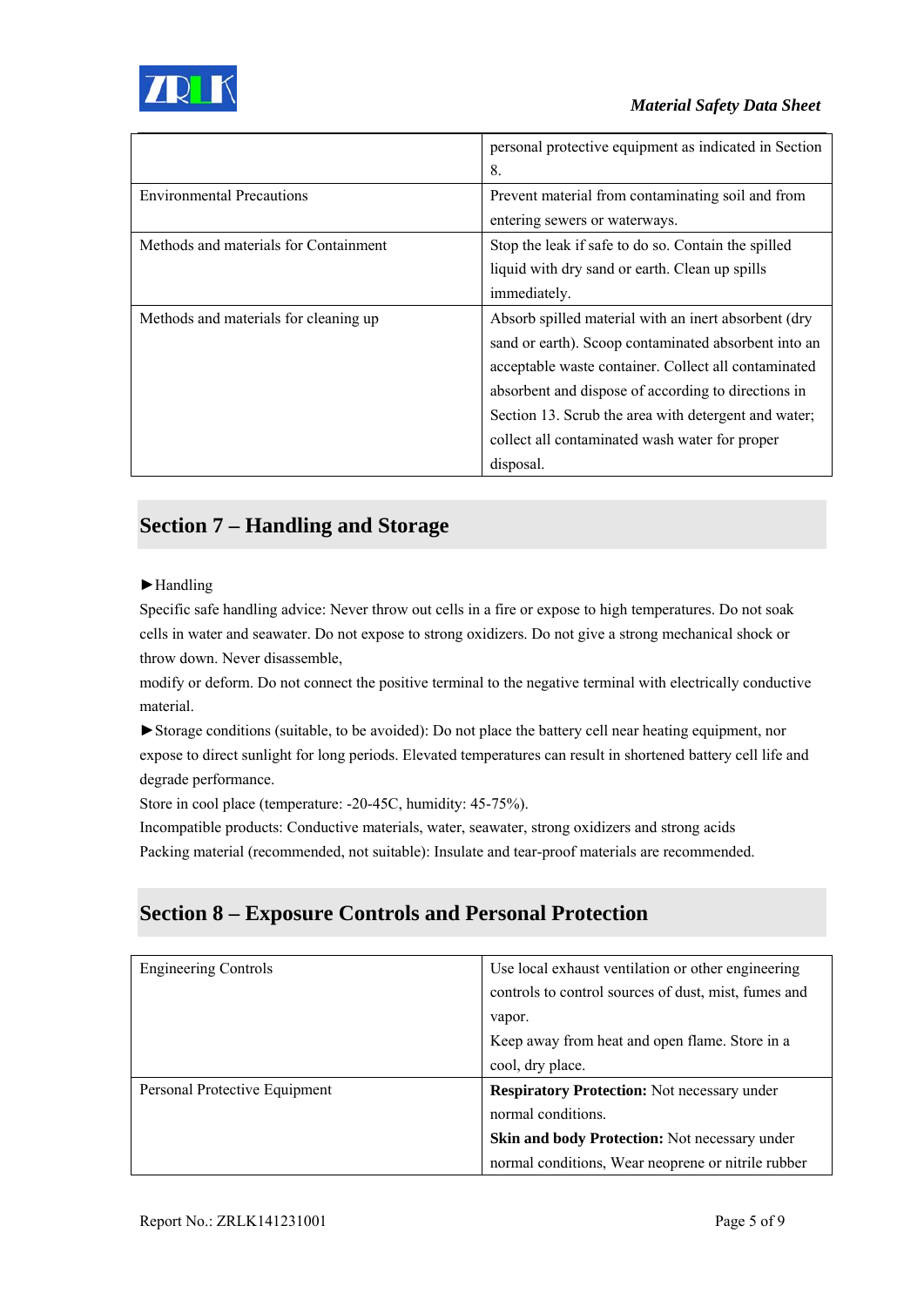

|                            | gloves if handling an open or leaking battery.      |
|----------------------------|-----------------------------------------------------|
|                            | Hand protection: Wear neoprene or natural rubber    |
|                            | material gloves if handling an open or leaking      |
|                            | battery.                                            |
|                            | Eye Protection: Not necessary under normal          |
|                            | conditions, Wear safety glasses if handling an open |
|                            | or leaking battery.                                 |
| Other Protective Equipment | Have a safety shower and eye wash fountain readily  |
|                            | available in the immediate work area.               |
| <b>Hygiene Measures</b>    | Do not eat, drink, or smoke in work area. Maintain  |
|                            | good housekeeping.                                  |

# **Section 9 - Physical and Chemical Properties**

| Physical<br><b>State</b>                                   | Form: Solid                  |                 |  |
|------------------------------------------------------------|------------------------------|-----------------|--|
|                                                            | Color: Silvery white         |                 |  |
|                                                            | Odour: Monotony              |                 |  |
| Change in condition:                                       |                              |                 |  |
| pH, with indication of the concentration                   |                              | Not applicable  |  |
|                                                            | Melting point/freezing point | Not available.  |  |
| Boiling Point, initial boiling point and Boiling<br>range: |                              | Not available.  |  |
| <b>Flash Point</b>                                         |                              | Not available.  |  |
| Upper/lower flammability or explosive limits               |                              | Not available.  |  |
| Vapor Pressure:                                            |                              | Not applicable  |  |
| Vapor Density: $(Air = 1)$                                 |                              | Not applicable  |  |
| Density/relative density                                   |                              | Not available.  |  |
| Solubility in Water:                                       |                              | Insoluble       |  |
| n-octanol/water partition coefficient                      |                              | Not available.  |  |
| Auto-ignition temperature                                  |                              | $130^{\circ}$ C |  |
| Decomposition temperature                                  |                              | Not available.  |  |
| Odout threshold                                            |                              | Not available.  |  |
| Evaporation rate                                           |                              | Not available.  |  |
| Flammability (soil, gas)                                   |                              | Not available.  |  |
| Viscosity                                                  |                              | Not applicable  |  |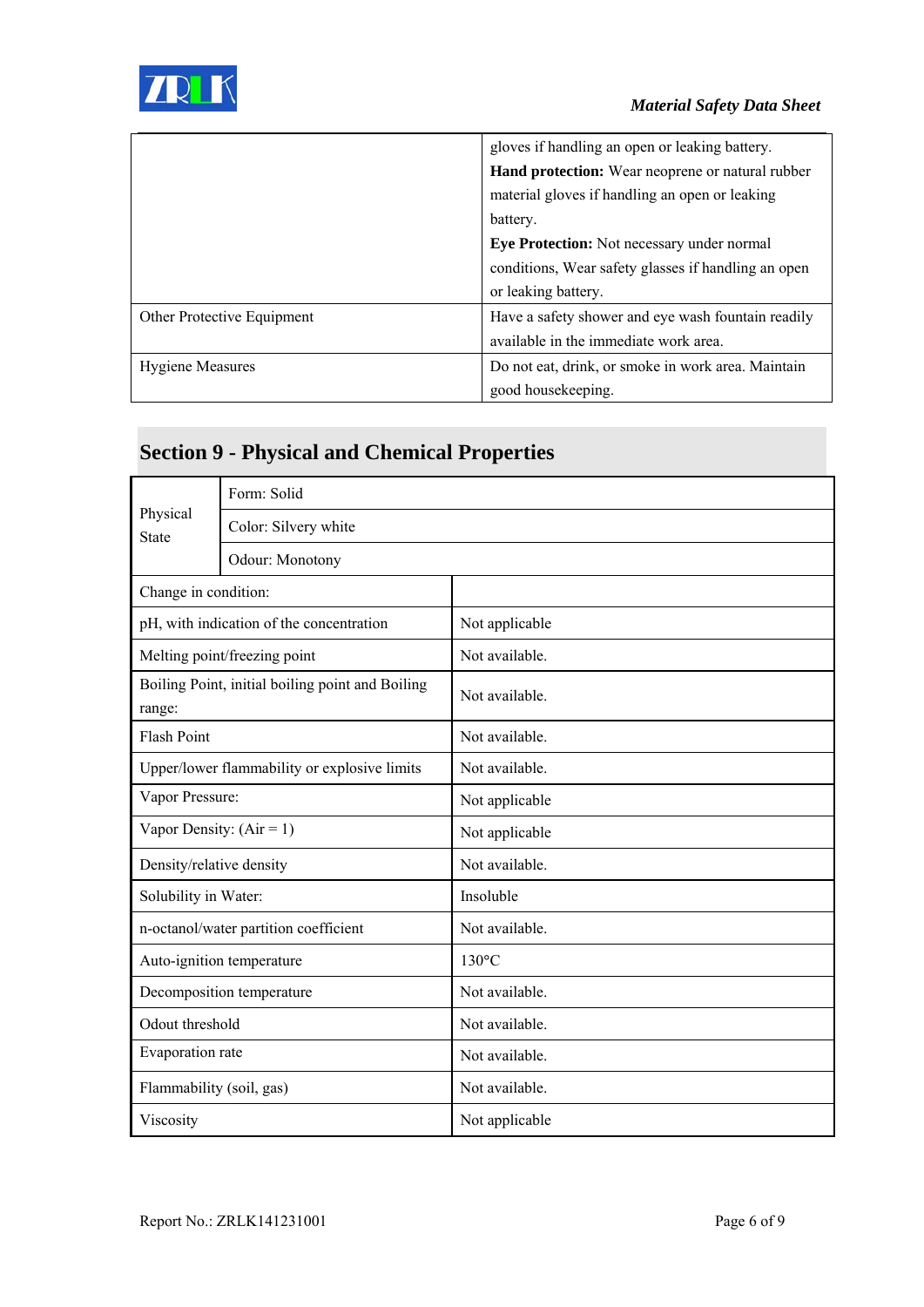

## **Section 10 - Stability and Reactivity**

| Stability                                                          | The product is stable under normal conditions.                                                                                                                                                                                                                          |
|--------------------------------------------------------------------|-------------------------------------------------------------------------------------------------------------------------------------------------------------------------------------------------------------------------------------------------------------------------|
| Conditions to Avoid (e.g. static discharge, shock or<br>vibration) | Do not subject Lithium Battery to mechanical<br>shock.<br>Vibration encountered during transportation does not<br>cause leakage, fire or explosion.<br>Do not disassemble, crush, short or install with<br>incorrect polarity. Avoid mechanical or electrical<br>abuse. |
| Incompatible Materials                                             | Not Available                                                                                                                                                                                                                                                           |
| Hazardous Decomposition Products                                   | This material may release toxic fumes if burned or<br>exposed to fire                                                                                                                                                                                                   |
| Possibility of Hazardous Reaction                                  | Not Available                                                                                                                                                                                                                                                           |

### **Section 11 - Toxicological Information**

In normal condition, contact with the battery is non-toxic.

### **Section 12 - Ecological Information**

| General note:                                 | Water hazard class 1(Self-assessment): slightly       |
|-----------------------------------------------|-------------------------------------------------------|
|                                               | hazardous for water.                                  |
|                                               | Do not allow undiluted product or large quantities of |
|                                               | it to reach ground water, water course or sewage      |
|                                               | system.                                               |
| Anticipated behavior of a chemical product in | Not Available                                         |
| environment/possible environmental            |                                                       |
| impace/ecotoxicity                            |                                                       |
| Mobility in soil                              | Not Available                                         |
| Persistence and Degradability                 | Not Available                                         |
| Bioaccumulation potential                     | Not Available                                         |
| Other Adverse Effects                         | Not Available                                         |

### **Section 13 – Disposal Considerations**

Product disposal recommendation: Observe local, state and federal laws and regulations. Packaging disposal recommendation: Be aware discarded batteries may cause fire, tape the battery terminals to insulate them. Don't disassembly the battery. Completely discharge containers (no tear drops, no powder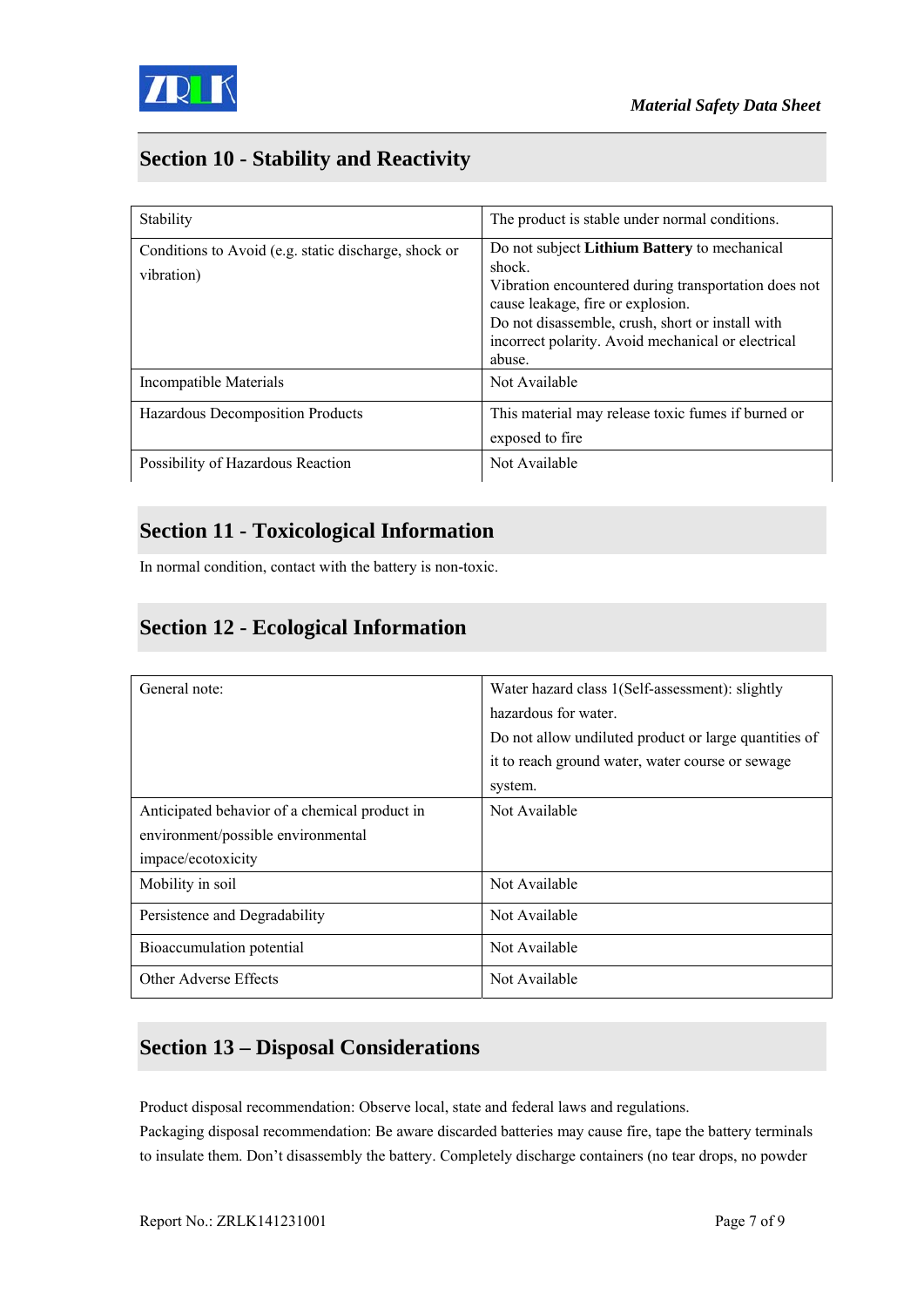

rest, scraped carefully). Containers may be recycled or re-used. Observe local, state and federal laws and regulations.

 The potential effects on the environment and human health of the substances used in batteries and accumulators; the desirability of not disposing of waste batteries and accumulators as unsorted municipal waste and of participating in their separate collection so as to facilitate treatment and recycling;

## **Section 14 – Transport Information**

This report applies to by sea, by air and by land;

The **Lithium Battery** according to Section II of PACKING INSTRUCTION 968 of the 2015 IATA Dangerous Goods regulations 56<sup>th</sup> Edition may be transported. and applicable U.S. DOT regulations for the safe transport of Li-ion Polymer Battery.

Lithium Battery was protected so as to prevent short circuits. This includes protection against contact with conductive materials within the same packaging that could lead to short circuit;

 Cell and batteries offered for transport must be packed in inner packaging's that completely enclose the cell or battery; to provide protection from damage or compression to the batteries, the inner packaging's must be placed in a strong rigid outer packaging;

 The packaging shall be adequate to avoid mechanical damage during transport, handling and stacking. The materials and pack design shall be chosen so as to prevent the development of unintentional electrical conduction, corrosion of the terminals and ingress of moisture.

The package must be handled with care and that a flammability hazard exists if the package is damaged; With regard to transport, the following regulations are cited and considered:

- The International Civil Aviation Organization (ICAO) Technical Instructions.

- The International Air transport Association (IATA) Dangerous Goods Regulations.

UN number of lithium battery: UN3480;

UN Proper shipping name/Description (technical name): Lithium ion batteries; Marine pollutant( $Y/N$ ): N;

- The International Maritime Dangerous Goods (IMDG) Code (2012 Edition).

For lithium-ion batteries by sea, provided that packaging is strong and prevent the products from short-circuit. UN number of lithium battery: UN3481;

UN Proper shipping name/Description (technical name): Lithium ion batteries Marine pollutant(Y/N): Y;

Special Provision: International maritime dangerous goods code (IMDG) 188, 230, 310, 348, 957;

- The US Hazardous Materials Regulation (HMR) pursuant to a final rule issued by RSPA

- The Office of Hazardous Materials Safety within the US Department of Transportations' (DOT) Research and Special Programs Administration (RSPA)

### **Section 15 - Regulatory Information**

OSHA hazard communication standard (29 CFR 1910.1200)

Hazardous ∨ Non-hazardous